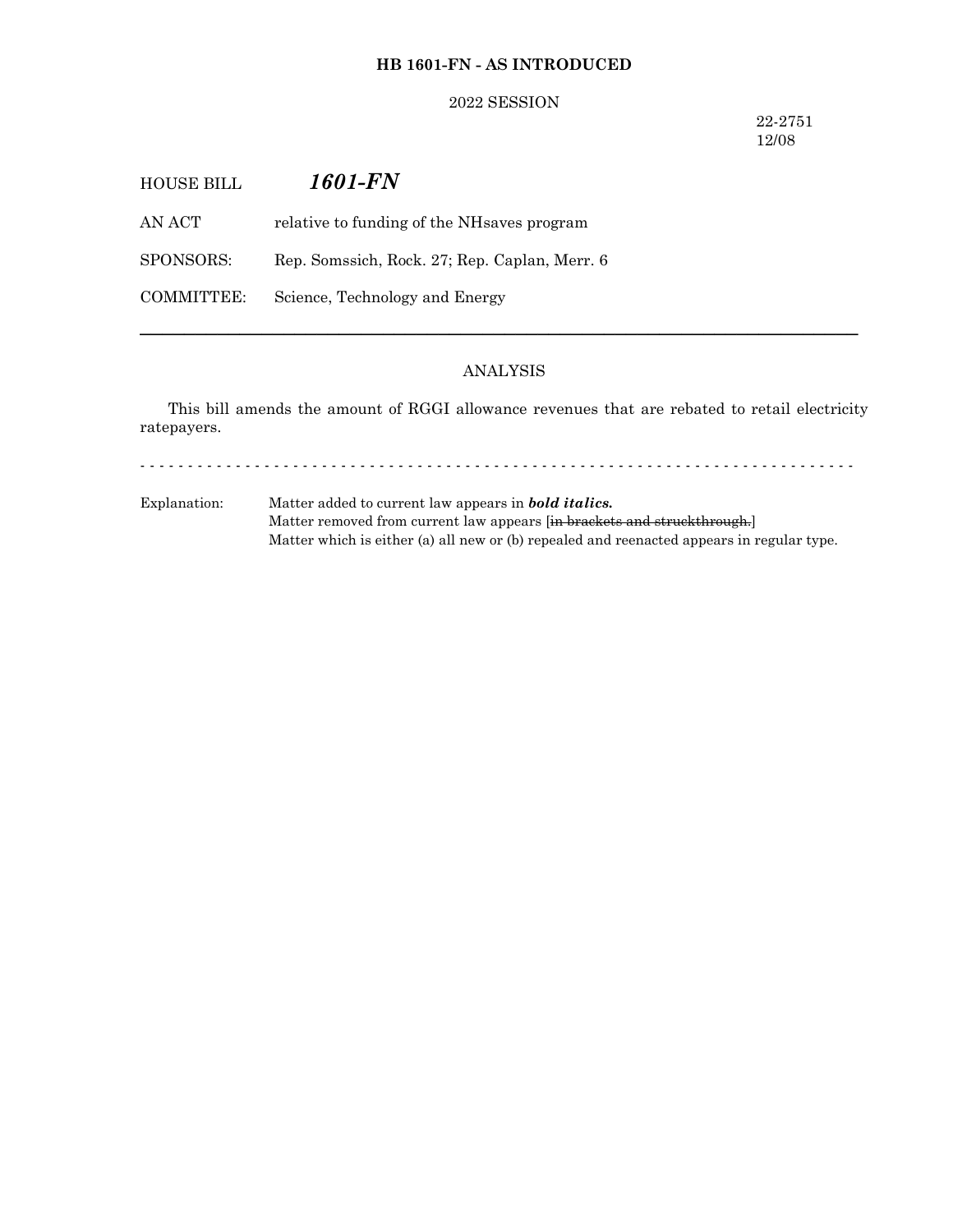### **HB 1601-FN - AS INTRODUCED**

## STATE OF NEW HAMPSHIRE

*In the Year of Our Lord Two Thousand Twenty Two*

AN ACT relative to funding of the NHsaves program

*Be it Enacted by the Senate and House of Representatives in General Court convened:*

1

1 Legislative Findings and Purpose. The general court finds that:

I. The Regional Greenhouse Gas Initiative (RGGI) allowance sales revenue was originally intended to be used to support energy efficiency initiatives in the state of New Hampshire, including support of low-income energy efficiency measures and proposals that qualified as energy efficiency measures overseen by the public utilities commission and administered by NHsaves. 2 3 4 5

II. While the public utilities commission is projecting that the RGGI auction price will be going higher in the next few years, the funding for NHsaves will not be going up. This is due to the fact that currently only the first \$1 of each auction price goes to fund NHsaves regardless of how high the auction price is. Even today, NHsaves already runs out of funding by the middle of each year, since demand exceeds the funding available. 6 7 8 9 10

III. This bill would ensure that as the RGGI auction prices rises, so will funding for NHsaves. However, as a safeguard against loss of funding, the bill ensures that funding for NHsaves will not drop below the revenue that NHsaves received from the RGGI auctions in 2020. 11 12 13

2 Regional Greenhouse Gas Initiative; Energy Efficiency Fund and Use of Auction Proceeds. Amend RSA 125-O:23, II to read as follows: 14 15

II. All amounts in excess of [the threshold price of \$1 for any allowance sale]*15 percent of the 2020 RGGI allowance revenue or 15 percent of the current year's RGGI allowance revenue, whichever is higher,* shall be rebated to all retail electric ratepayers in the state on a per-kilowatt-hour basis, in a timely manner to be determined by the commission. 16 17 18 19

3 Effective Date. This act shall take effect 60 days after its passage. 20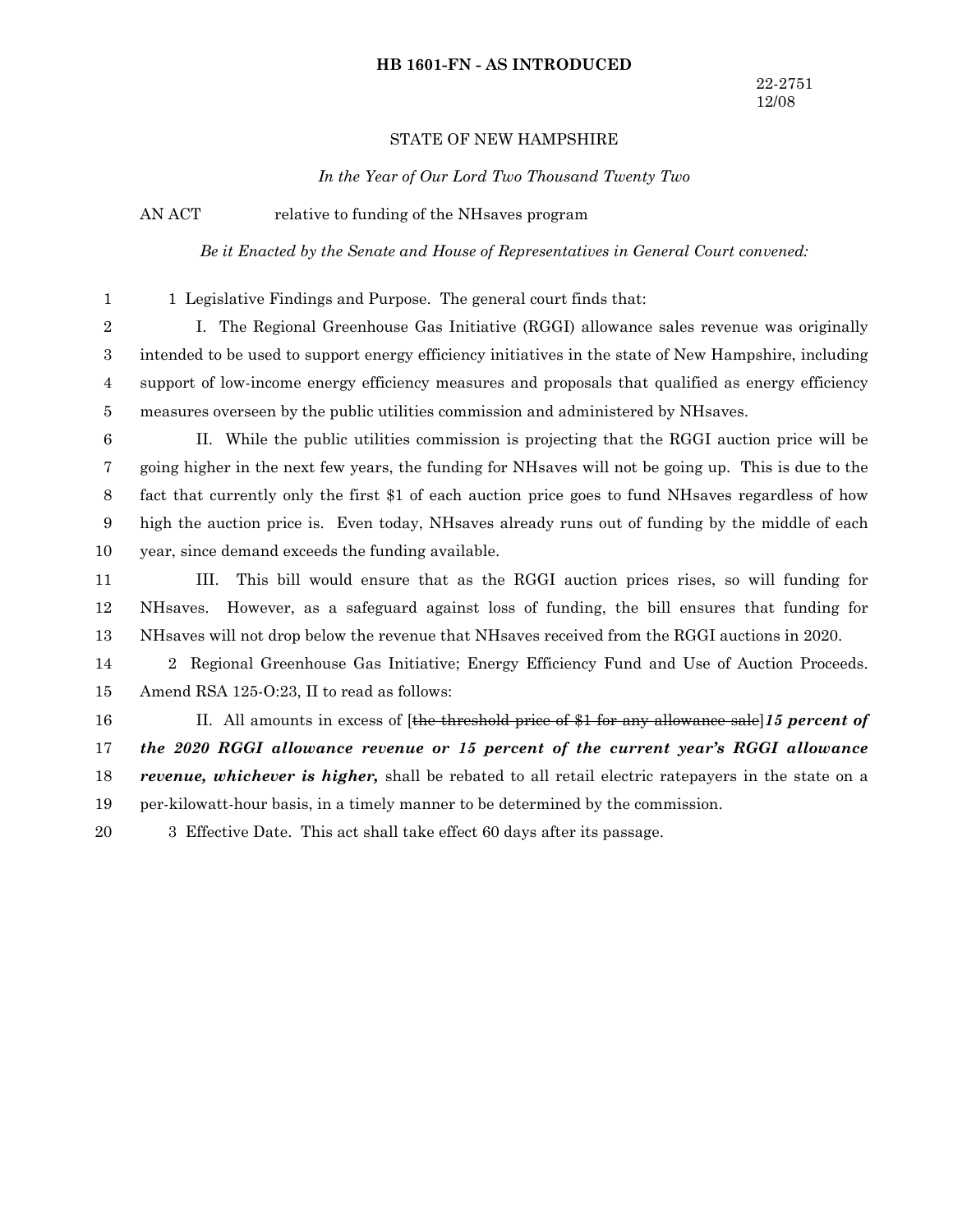LBA 22-2751 12/15/21

# **HB 1601-FN- FISCAL NOTE AS INTRODUCED**

AN ACT relative to funding of the NHsaves program.

| FISCAL IMPACT: [X] State | [X] County | [X] Local | [ ] None |  |
|--------------------------|------------|-----------|----------|--|
|                          |            |           |          |  |

|                        | <b>Estimated Increase / (Decrease)</b> |     |                |                |                    |
|------------------------|----------------------------------------|-----|----------------|----------------|--------------------|
| <b>STATE:</b>          | <b>FY 2022</b>                         |     | FY 2023        | FY 2024        | <b>FY 2025</b>     |
| Appropriation          |                                        | \$0 | \$0            | \$0            | \$0                |
| Revenue                |                                        | \$0 | Indeterminable | Indeterminable | Indeterminable     |
| <b>Expenditures</b>    |                                        | \$0 | Indeterminable | Indeterminable | Indeterminable     |
| <b>Funding Source:</b> | ] General<br><b>Efficiency Fund</b>    |     | Education      | ] Highway      | [X] Other - Energy |

**COUNTY:**

| Revenue             | $\$0$ | Indeterminable | Indeterminable | Indeterminable |
|---------------------|-------|----------------|----------------|----------------|
| <b>Expenditures</b> | $\$0$ | Indeterminable | Indeterminable | Indeterminable |

**LOCAL:**

| Revenue             | \$0 | Indeterminable | Indeterminable | Indeterminable |
|---------------------|-----|----------------|----------------|----------------|
| <b>Expenditures</b> | \$0 | Indeterminable | Indeterminable | Indeterminable |

# **METHODOLOGY:**

The Departments of Energy and Environmental Services reviewed this bill and have submitted a joint analysis of the fiscal impact. The Regional Greenhouse Gas Initiative (RGGI) is a multistate initiative in which all six of the New England states participate, as well as five other northeastern and mid-Atlantic states. Each state participates by requiring fossil fueled electric generation facilities to purchase carbon dioxide emission allowances through regional auctions. This bill would amend RSA 125-O:23, II to convert the \$1 per allowance rebate threshold for auction proceeds deposited into the Energy Efficiency Fund (EEF) to a percentage (15%). The distribution of proceeds from the EEF would not change from current law.

## Revenue Impact:

When compared to current law, the bill would not change revenue to the state. Revenue from auction proceeds was \$33 million for calendar year 2021. Future revenues will vary depending upon the auction clearing prices and the decreasing number of allowances offered, but for this analysis, a constant \$33 million per year is assumed.